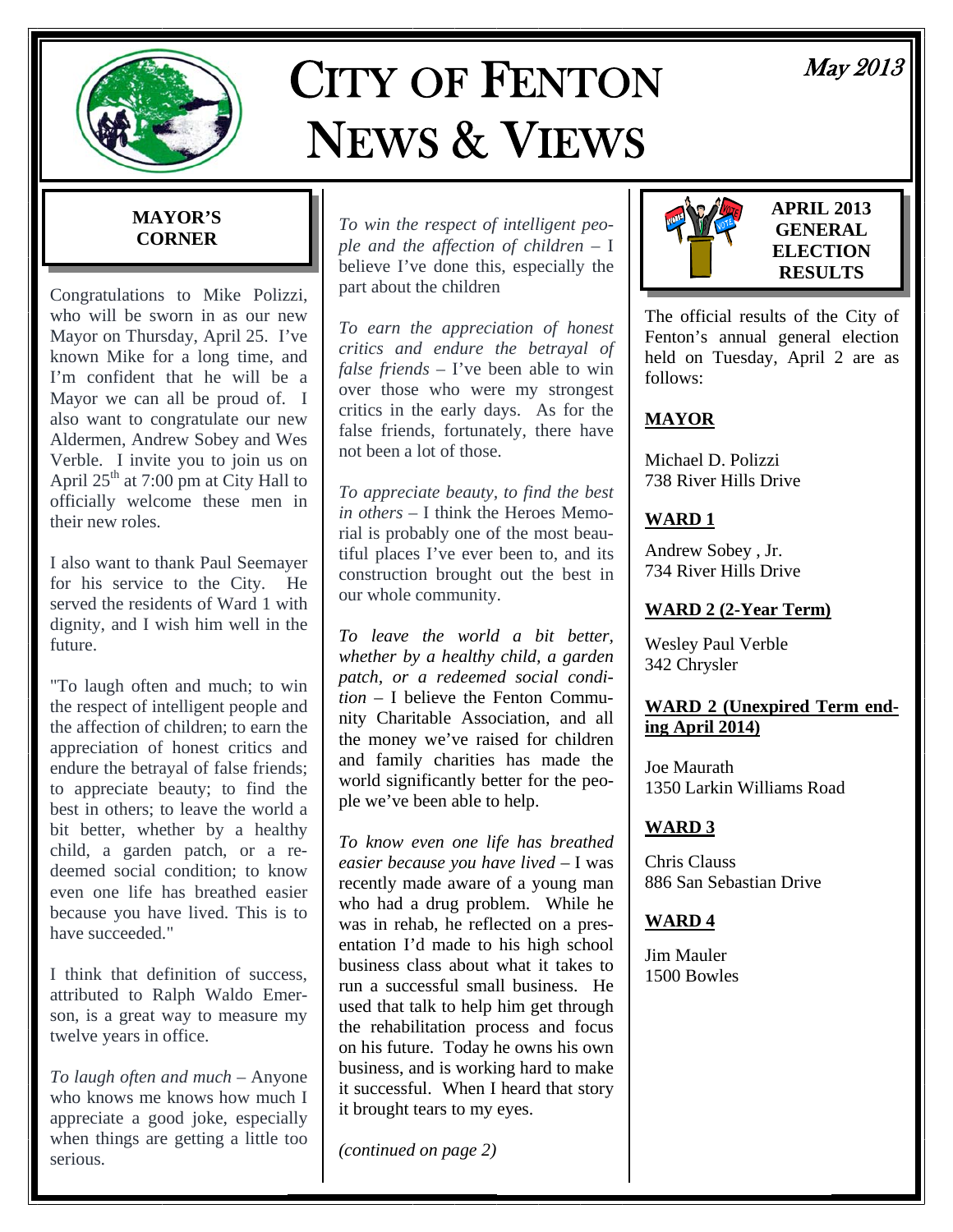*MAYOR'S CORNER (Continued from page #)* 

*This is to have succeeded.*

I can't begin to thank you all enough for all your prayers and kind words during my times of family strife; I can't begin to thank you all enough for the random acts of kindness that I've been shown over the years; and I can't begin to thank you all enough for making Ed and Hedwig smile up in Heaven over what their youngest son was able to accomplish. From the bottom of my heart, I want to thank you for allowing me to serve as your Mayor for the last twelve years. This experience has changed me forever.

Mayor Dennis Hancock

# **MEET THE NEW MAYOR**

Join the New Mayor for refreshments at City Hall on May 18th at 10 am.



### **PLANNING & ZONING COMMISSION PUBLIC HEARING**

On **Tuesday, May 7, 2013**, the Planning & Zoning Commission will hold a Public Hearing at **7:00 p.m.** during their regularly scheduled meeting at City Hall to consider the following:

# **NEW BUSINESS**

• A petition by Fischer & Frichtel Custom Homes requesting an amendment to Ord. 2989, which approved the Planned Unit De-

velopment for Shadow Creek Subdivision, to include driveway regulations. The parcels are addressed as 1210-1241 Shadow Bend Dr., 1280-1291 Shadow Bend Ct. and 1520 Bowles Avenue are zoned "R-1" Single Family Residential/PUD.

- A petition by Assessment  $\&$ Counseling Solutions requesting a Special Use Permit to operate a drug & alcohol abuse treatment facility at 221 & 223 Ferry St. The parcel is zoned "OT-2" Olde Towne Family Entertainment/ Commercial Zone District.
- A petition by Tony Biundo of Tony B's requesting a Special Use Permit for outdoor dining at 544 Gravois Road. The parcel is zoned "OT-2" Olde Towne Family Entertainment/Commercial Zone District.
- Consideration to amend SEC-TION 475:030(G.11) of Zoning Code to repeal the provision for *Pet business services, involving the training , grooming, daycare or boarding of dogs and cats* as a Special Use provided within the "BP-3" Business Park-General Office Centers, Small Warehousing District.
- Proposed amendment to SEC-TION 475:030(G.11) of the Zoning Code to repeal the provision for *Pet business services, involving the training, grooming daycare or boarding of dogs and cats*  as a Special Use provided within the "BP-3" Business Park-General Office Centers, Small Warehousing District.
- Consideration of an amendment to the Zoning Code to provide regulations for *Solar Energy Systems.*
- A petition by Scannell Properties #62 to amend SECTION 466.020 of the Zoning Code to include Indoor Storage Facility of

merchandise, containers, equipment and materials not associated with an on-site business as a use allowed by Special Use Permit within the "OT-2" Old Towne Family Entertainment/ Commercial Zone District.

# **SITE PLAN REVIEW**

- A petition by Clayton Corp for proposed parking lot expansion, including the elimination of landscape islands at 866 Horan Drive the property is zoned "BP-3" Business Park-General Office Centers, Small Warehousing District.
- A petition by The Summit at Gravois Bluffs for a proposed 6,500 sq. ft. retail building at 788 Gravois Bluffs Blvd. Property is zoned "C-1" Commercial Zone District.

For more information, please contact the Community Development Department at (636) 349-8110.



The following business has applied for an occupancy permit and planning on calling Fenton "home":

> *TDK Mechanical Services*  735 Merus Court (Mechanical Insulation)

Welcome to Fenton. We are glad you are here!

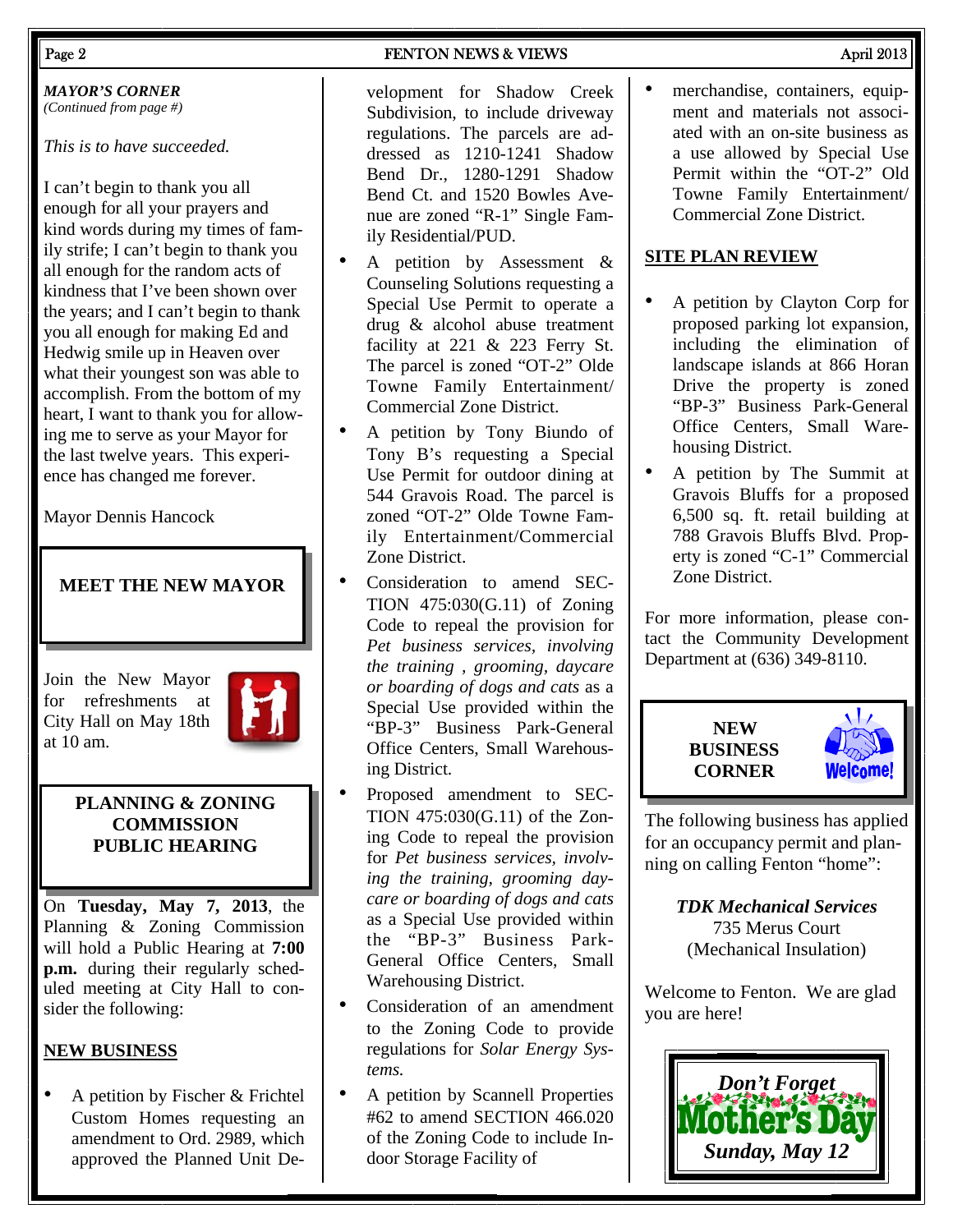#### Page 3 **FENTON NEWS & VIEWS** April 2013



**TRASH TALK** 

### **Free Yard Waste/Trash Overflow Stickers**

The Board of Aldermen has elected to increase to ten (10) free Yard Waste/Trash Overflow Stickers available to residents for pick up at City Hall Monday through Friday 8:00 a.m. to 4:30 p.m.

# **Memorial Day**



With the Memorial Day holiday just around the corner, this is just a reminder that there will be no trash pick up on Monday, May 27, 2012.

- Monday trash pick up will move to **Tuesday, May 28.**
- Thursday recycling pick up will move to **Friday, May 31.**

As always if you have questions, please call City Hall at (636) 343- 2080.



# **FREE!! MULCH AND COMPOST**

On a first-come basis, residents of the City may take advantage of free mulch and compost located in Fenton City Park behind the parking lot right off the River Road. The available mulch and compost material is the end product of our lawn debris and leaf removal programs from the previous year. Many residents utilize this material in their vegetable and flower gardens. Help us complete our recycling process by utilizing the mulch and compost.



**Recycling** 

# **DO Recycle:**

- · **Plastic:** All containers such as plastic tubs, screw-top jars, jugs, cups, all types of bottles. Black plastic and styrofoam cannot yet be recycled at the curb.
- · **Paper:** All sorts of paper including phone books and magazines.
- · **Metal:** All aluminum bottles, clean foil, pans and cans. Include steel cans, such as soup cans also.
- · **Glass:** All glass jars and bottles. See below for window glass and pyrex ware.
- · **Cardboard and Paperboard:** Any size box can be recycled curbside. Break down boxes to make room inside your recycling cart.

### **DO NOT Recycle:**

- · Plastic bags. They may be taken back to the store for recycling.
- · Plastic wrap, food wrappers, sandwich baggies or bread bags.
- · Tissue paper, paper towels, and napkins.
- · Scrap metal CANNOT be recycled curbside.
- · Drinking glasses, widow glass, mirror glass and pyrex glass cannot be recycled.
- · Engine parts, tires, paint or other household chemicals, freon tanks, batteries, oil, whole railroad ties.

Remember, you **can** include one bulk pick-up item per week with your weekly trash collection. For appliances, call Christian Environmental (636-566-8367 and then "0") to arrange for a pick up. Call Christian Environmental also when discarding

items such as carpeting, lumber or doors.

For more information and a listing of all recyclables, check out www. christianenvironmentalservices. com.

#### **Permanent Household Hazardous Waste Facility**

Residents from Saint Louis County, Saint Louis City, and Jefferson County can visit www.hhwstl.com to make a reservation to drop off household hazardous waste (HHW) at the Lemay HHW Facility. The facility is located at 291 E. Hoffmeister (on the grounds of the Metropolitan Saint Louis Sewer District's Lemay Waste Water Treatment Plant). To make a reservation visit www.hhwstl.com and follow the instructions. At the end of the reservation process, print off the voucher provided that confirms the reservation and bring the voucher and proof of your address to your appointment. Individuals without internet access can call the Special Event Service Line at (314) 615-8989 to make a reservation. Proof of address can be a utility bill or driver's license.

#### Program Facts

 Latex paint is being accepted for recycling, but residents will be required to pay the full cost. That fee is 20 cents per pound (\$2.00 for every gallon). Unlike other household chemical waste, latex paint is not actually hazardous. If completely dried out, latex paint can be safely disposed of with the trash.

 For all other eligible HHW, there is a 50-pound limit.

 For more than 50 pounds of HHW, there is charge of \$1.00 a pound.

 The materials will be weighed on a scale. Any fees incurred can be paid using cash or a credit card. The facility will be accepting American Express, Discover, MasterCard, and Visa. Checks will not be accepted and debit cards will be run as credit cards.

For more information, please call: (314) 615-8958 or contact them by Email at recycle.doh@stlouisco.com.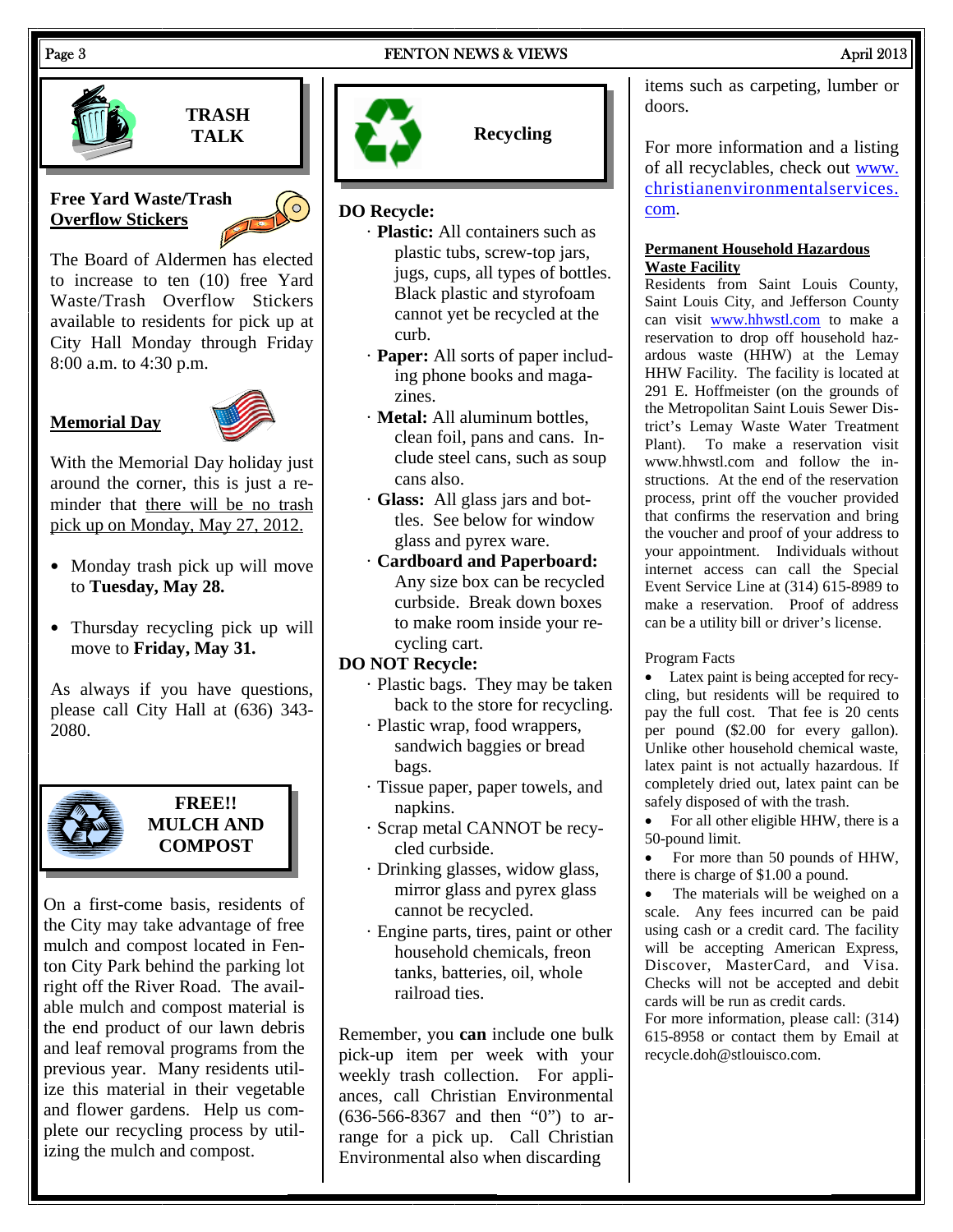#### Page 4 FENTON NEWS & VIEWS April 2013

# **BULK TRASH ITEMS**

Keep in mind that our current trash contract through Christian Environmental Services, offers residents the chance to place one bulky item at the curb each week (maximum 75  $lbs.$ ).

For additional information contact the Public Works Department or check out the City's website for the Bulky Waste Disposal Guide

VER(

### **PARKS & RECREATION**



# **SENIOR LUNCH AND BINGO**

Adults, 55+, are invited to our next Lunch and Bingo at RiverChase. Join us on Wednesday, May 8th at 10:30 a.m. What's on the menu this month? Homemade chicken salad sandwiches.

### **RIVERCHASE MEMBERSHIP**

RiverChase has a Membership plan to fit most budgets. Summer is just around the corner (in fact we have a great early start) so now is the time to get in shape for the Summer. The outdoor pools will open May 26, and you want to be ready. River-Chase membership offers unlimited entry to the fitness center and the pools. There has never been a better time to join. If you have never been to your community center drop in and take a tour. You'll be glad you did and glad you joined. It's going to be a GREAT SUMMER at River-Chase!

# **MOSQUITO CONTROL**

With Summer around the corner here are some ways to reduce the mosquito population, before the heat sets in!

- Eliminate standing water sites where mosquitoes can breed.
- Clean out clogged rain gutters and downspouts so they won't hold water.
- Empty, clean and refill birdbaths on a weekly basis.
- If you have a pool, make sure the cover isn't holding water and breeding mosquitoes.
- Keep in mind that mosquitoes nest in vegetation and other protected places; keep the grass cut and bushes trimmed.

# **ST. LOUIS COUNTY POLICE—FENTON PRECINCT UPDATE**



St. Louis County Police Department and the City of Fenton's number one complaint from citizens are speeding vehicles in residential areas. Please feel free to report any concerns to the Police Department. An Officer can conduct radar in the area or our new radar trailer can be set up to slow down traffic.

**Neighborhood Policing Officer (636) 343-2080 P.O. Aaron Dilks-Ext. 1123** 

> **Precinct Phone (636) 349-8120**



**REMOVAL PROGRAM** 

**The City's Spring Leaf Program has begun and will end the week of April 22.** Pickups start in a different part of the City each Monday, leaves should be at the curb by 7:00 am Leaf removal will occur each week until all areas have been serviced once.

**PLEASE DO NOT RAKE LEAVES INTO THE STREET.** Leaves should be raked to the back of curbs as leaves in the gutter could wash into, and ultimately clog the storm system during heavy rains.

If you have any questions, please contact the Public Works Department at (636) 349-8155.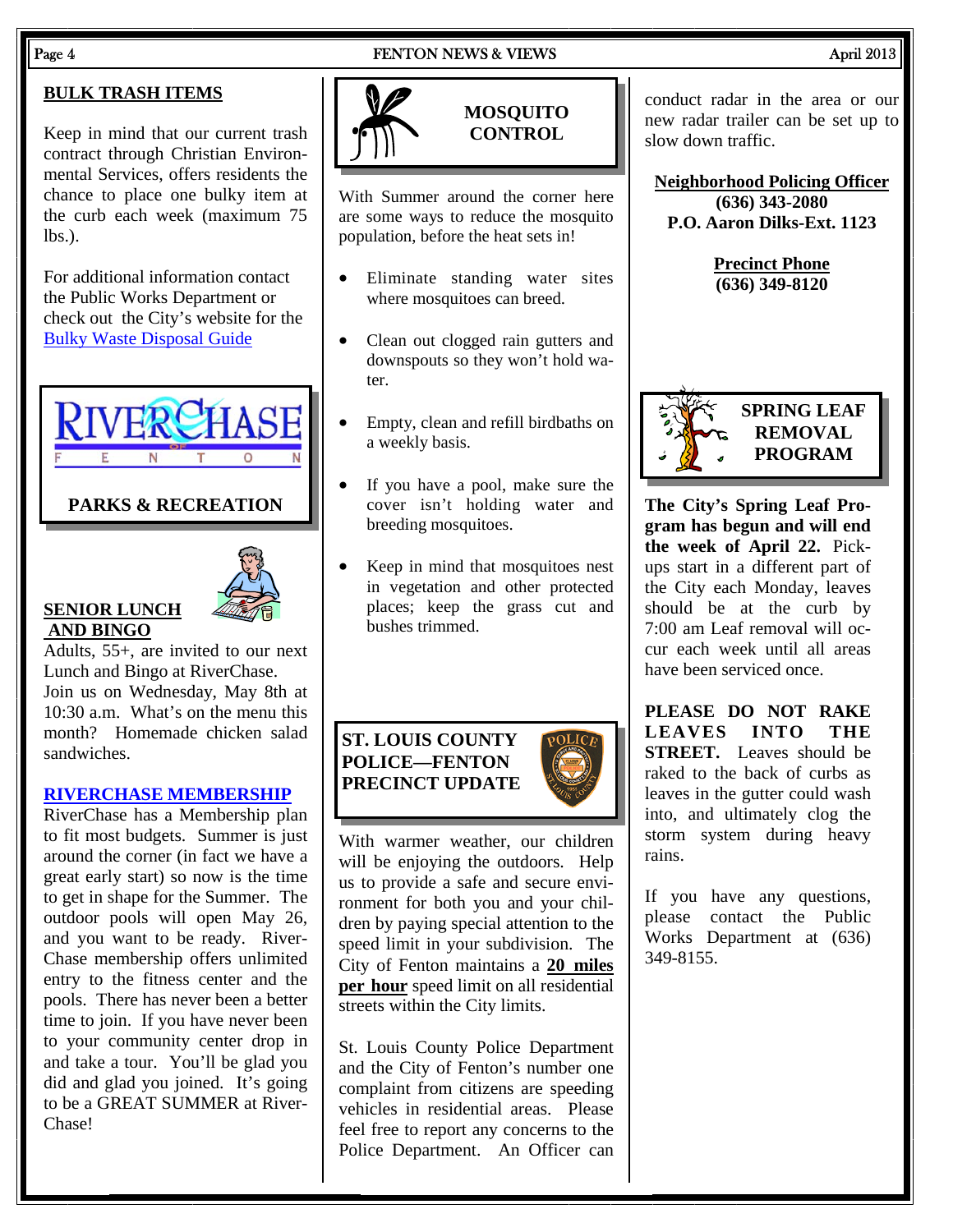#### Page 5 **FENTON NEWS & VIEWS** April 2013



**FENTON HISTORICAL SOCIETY** 

**Annual Spring Luncheon and Antique Appraisal** 

**Saturday, May 18, 2013 Sunset Lakes Banquet Center Time: 12:30 p.m. Cost: \$19.00** 

Couldn't attend the party last year? Don't miss this one-it's going to be the best one yet. The food is delicious, our antique appraiser will delight and enlighten, the quilt is beautiful and the silent auction items are fantastic. Do join us for a wonderful afternoon. You won't be disappointed. Reminder this is a catered special event for our guests. **All tickets must be purchased by May 10th. www.fentonhistory.com**

To make a purchase contact the museum by email at fentonhistory@hotmail.com or by phone at (636) 326-0808 or (636) 343-1699.

### **DECISIONS FROM THE March 28 BOARD OF ALDERMEN MEETING**

### *Decisions*

- Approved a request from Fisher Family Trust Ltd. Partnership, LLC to subdivide and adjust boundaries at 2000 Mraz Lane and 535 N. Highway Drive.
- $\checkmark$  Approved request to reject proposals for operation and management of Old Towne Fenton Farmers Market.
- Approved request to reject proposals for Umpiring Services for adult softball.
- $\checkmark$  Approved request to reject proposals for the printing of "News and Views".
- $\checkmark$  Approved elimination of Operations Supervisor Position.
- $\checkmark$  Approved the job description and position of Foreman.
- $\checkmark$  Approved request for Court Administrator to attend Annual Development Conference.
- $\checkmark$  Approved job description and position of Deputy City Clerk/ Administrative Assistant.
- $\checkmark$  Approved the request to offer 10 free compost bags/overflow trash stickers annually.
- $\checkmark$  Approved the City of Fenton Sandbagging Policy.

### *Ordinances*

**#3315** Amends the "BP-4" on a Planned Business Park Zoning District parcel of land addressed as 2 Soccer Park Road to add parking spaces.

**#3316** Approved a Special Use Permit petitioned by K&K Supply for outdoor storage of equipment and materials at 2000 Mraz Lane.

**#3317** Approved a Special use Permit petitioned by Gateway Bells to operate a drive-through facility at 611 Gravois Road.

**#3318** Approved a 1 year Class Software Maintenance Agreement with The Active Network, Inc.

**#3319** Approved a 1 year agreement with an option to renew for 3 additional years with A Graphic Resources for printing services for the "Beacon" Brochure.

**#3320** Amends ordinance No. 2791 - Financial Policies Manual, Section 1300 Insurance Coverage Policy.

**#3321** Approved an agreement with Kerber, Eck & Braeckel for Auditing Services for fiscal years 2012, 2013 and 2014.

**#3322** Established the 2013 Municipal Tax Rate for general revenue in the City of Fenton at no cents for each \$100 of valuation for all real and personal property.

**#3323** Approved a Supplemental Cooperation Agreement with St. Louis County for the allocation of Community Development Block Grant Funds for the year 2013.

# *Resolutions*

**13-04** Amended the 2012 approved Budget.

# *Pending Legislation*

**#13-08** Special use permit petitioned by Ritzy K died for lack of a third reading.

# **SALES TAX REDISTRIBUTIONS**

Total monthly sales tax generated for January 2013 was \$480,945. Of that, \$101,439 (21.1%) went to tax redistribution, which brings the total redistribution for fiscal year 2012 to \$2,970,571 (55.6%). The amount of sales tax redistributed back to St. Louis County for January 2013:

|           | "А"<br><b>Sales Tax Summary</b> | "B" (Pool)<br><b>Sales Tax Summary</b> |                                                                         | Combined<br><b>Sales Tax Summary</b> |                         |
|-----------|---------------------------------|----------------------------------------|-------------------------------------------------------------------------|--------------------------------------|-------------------------|
|           |                                 |                                        | Generated Redistributed Generated Redistributed Generated Redistributed |                                      |                         |
| \$383,249 | \$6,991<br>$(1.8\%)$            | \$97,696                               | \$94,448<br>(96.7%)                                                     | \$480,945                            | \$101,439<br>$(21.1\%)$ |